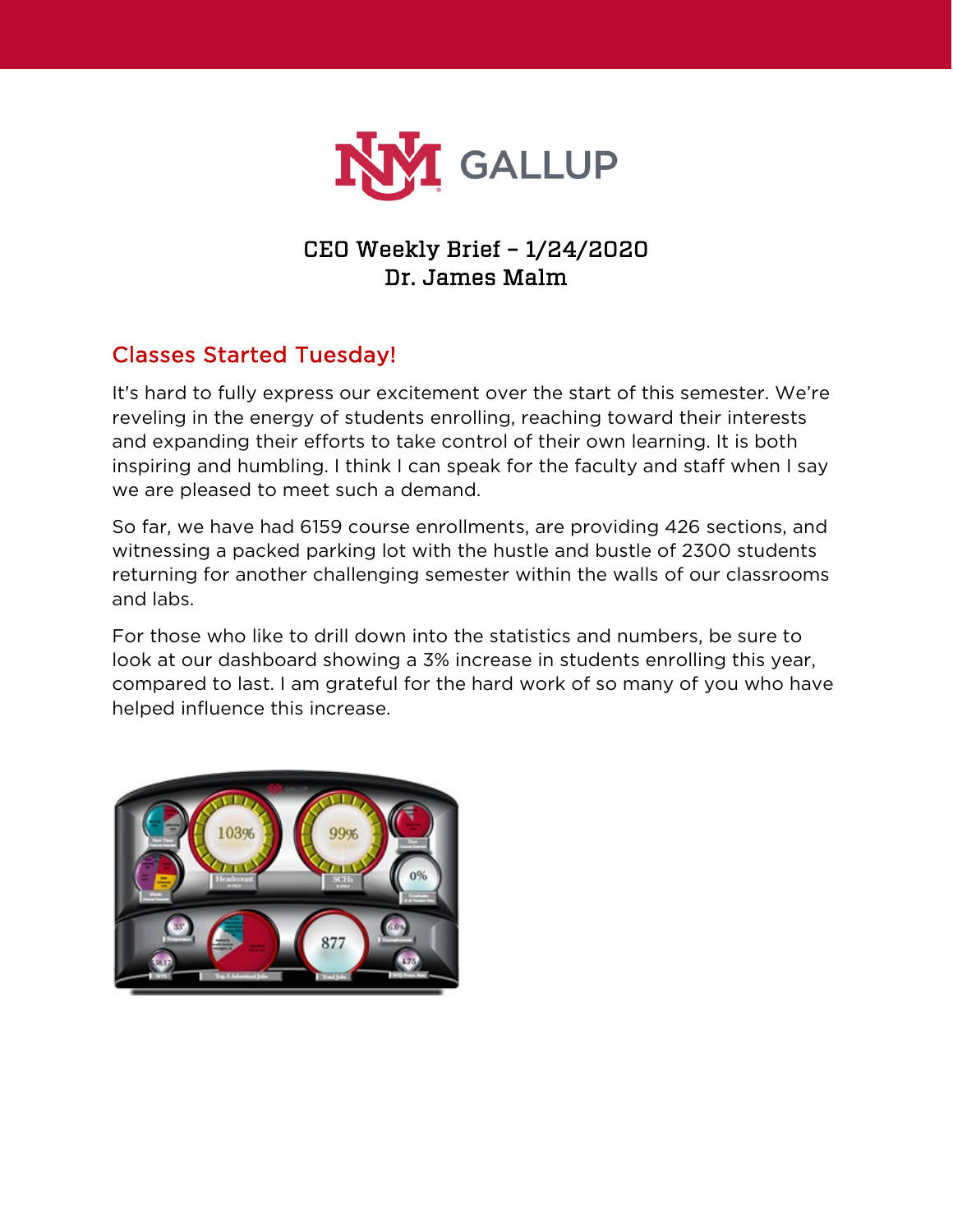

### Local Advisory Board

This week we were excited to welcome three newly elected members to the Local Advisory Board as they were sworn in for our first formal meeting together. It is with great pride that I—among other members of administration, faculty, and staff—welcome these community leaders to our team as key advisors in our decision-making. It is in the building of teams like this that we are able to design effective solutions and strategies to strengthen educational possibilities benefiting the City of Gallup and the greater McKinley County. Please join me in welcoming Edwin J. Begay, Rebecca Apel, Teri Garcia and continue to acknowledge those who continue to serve Ralph Richards and Priscilla Smith.

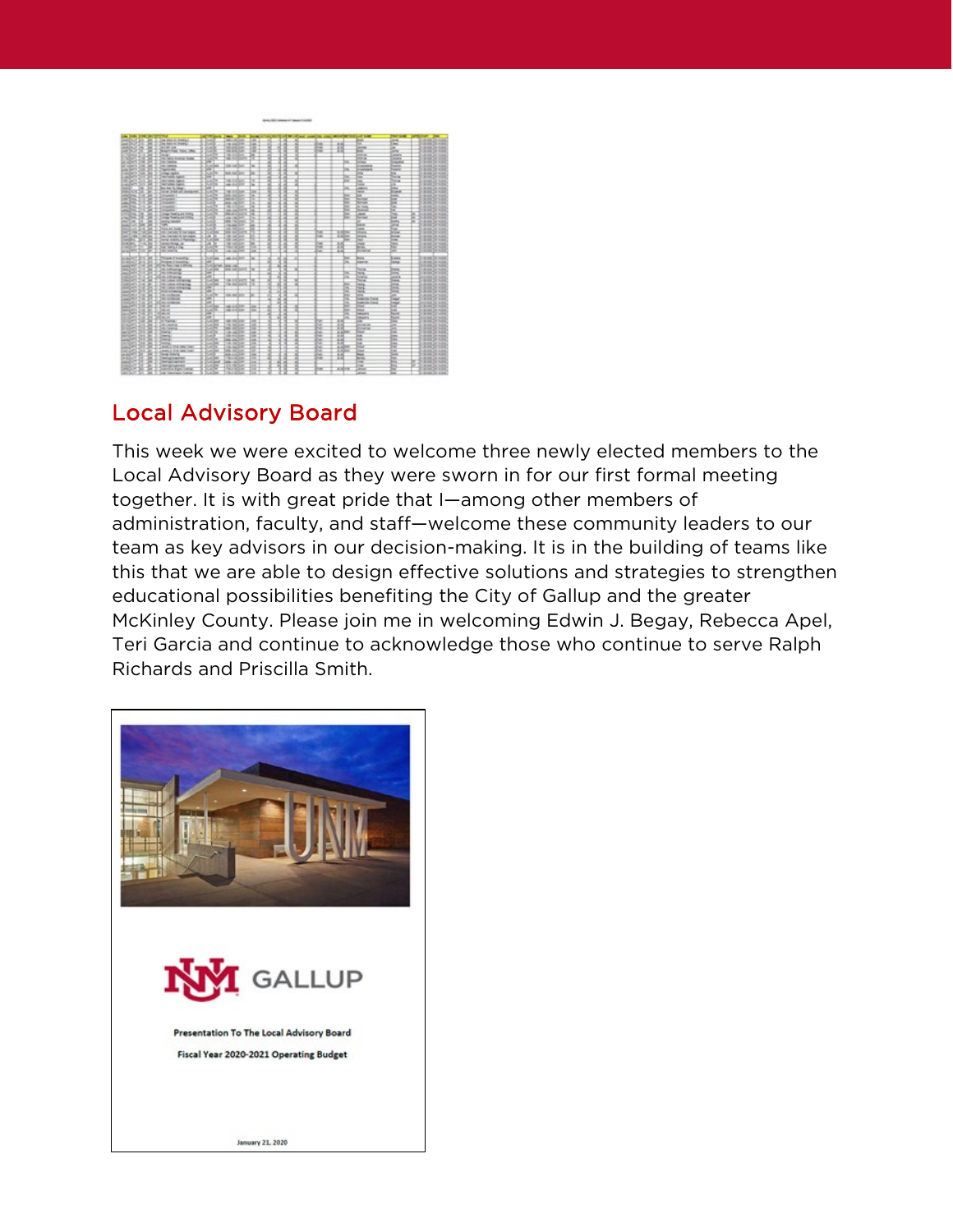| 2020 New Mexico State Legislature<br>GALLUP<br>MCKINGER<br>OUNTE<br>January 29-January 30, 2020<br><b><i>Hay Marine</i></b><br>Santa Fe, New Mexico |                                                                                                                                                                                                                                         |                                                                                                                                                                              |
|-----------------------------------------------------------------------------------------------------------------------------------------------------|-----------------------------------------------------------------------------------------------------------------------------------------------------------------------------------------------------------------------------------------|------------------------------------------------------------------------------------------------------------------------------------------------------------------------------|
| Time                                                                                                                                                | <b>Activity</b>                                                                                                                                                                                                                         | Venue                                                                                                                                                                        |
| Wednesday, January 29, 2020                                                                                                                         |                                                                                                                                                                                                                                         |                                                                                                                                                                              |
| £100 pm<br>5/30 pm                                                                                                                                  | Rotunda Photo Session (as per Patty)<br><b>GMCD Planning Committee Members Dinner</b>                                                                                                                                                   | ROTUNDA<br>Tomasita's Restaurant (Dutch)                                                                                                                                     |
| Thursday, January 30, 2020                                                                                                                          |                                                                                                                                                                                                                                         |                                                                                                                                                                              |
| & poam                                                                                                                                              | House and Senate Committees are in session<br>Committee Members can attend Committee<br>meetings of interest<br>Office Visits to distribute GMCD Material<br>Marlene Custer and Rhonda Ray                                              | <b>State Capitol</b><br>(Committee meeting rooms)<br>Meet in McKinley County Legislators<br>Rooms for Final Preparations                                                     |
| 9/00 = 9/30am                                                                                                                                       | Honorees assemble<br>at the respective legislative office<br>of the sponsoring Legislators<br>House/T. Langham - Senate/A. Jake<br>Awardee Llaison Bebe Sarmiento<br>Photographers: Jennifer Lazarz (Senate)<br>Vanessa Duckett (House) | State Capitol<br>Committee members arrive at House<br>Gallery or Senate Gallery<br>(personal choice)<br>to observe proceedings, including<br>Certificates for local Honorees |
| stoo am                                                                                                                                             | House and Senate Recognitions (Approx. Times)                                                                                                                                                                                           | <b>House and Senate Floors</b>                                                                                                                                               |
| 11730 - 1200pm                                                                                                                                      | Lunch                                                                                                                                                                                                                                   | <b>On Your Own</b>                                                                                                                                                           |
| <b>ROTUNDA</b><br>tréé                                                                                                                              | Career Pathway Presentation<br>Miyamura High (Tiny House Builders) and<br>Thoreau High (Automotive Technologies)<br>BeBe-Terl-Vanessa-Nicolette (10 Minutes Max)                                                                        | <b>State Capitol</b><br>Robunda                                                                                                                                              |
| Gevernor's Office<br>2:00 pm                                                                                                                        | Meeting with Governor Michelle Lujan Grisham<br>By Imvite only<br>"This is a TICKETED EVENT"                                                                                                                                            | <b>State Capitol</b><br>Governor's Office<br>4 <sup>th</sup> Floor                                                                                                           |
| <b>S</b> coopen                                                                                                                                     | All Committee members & volunteers arrive at<br>the Ballroom at the El Dorado. Assist with final<br>preparations and prepare to greet guests                                                                                            | El Dorado Hotel and Spa<br><b>Main Ballroom</b>                                                                                                                              |
| idaa - 93aapm                                                                                                                                       | <b>Gallup McKinley County Day</b><br>** Gala Reception                                                                                                                                                                                  | El Dorado Hotel and Spa<br><b>Main Ballroom</b>                                                                                                                              |

# Early Childhood Education Bachelor's Degree at UNM Gallup

It's an inspiring moment for us here at UNM. We're expanding our curriculum to train the teachers of tomorrow. As many of you know, we seek to play a pivotal role within the community here by helping to grow our young people. We are pleased to offer Early Childhood Education courses for the first time, as the first step toward becoming a leader in Early Childhood development. Please encourage those you know to take a look and consider enrolling in this training. This small step can make a big difference. For more information, please reach out to Lewis Gambill at 505-863-7541.